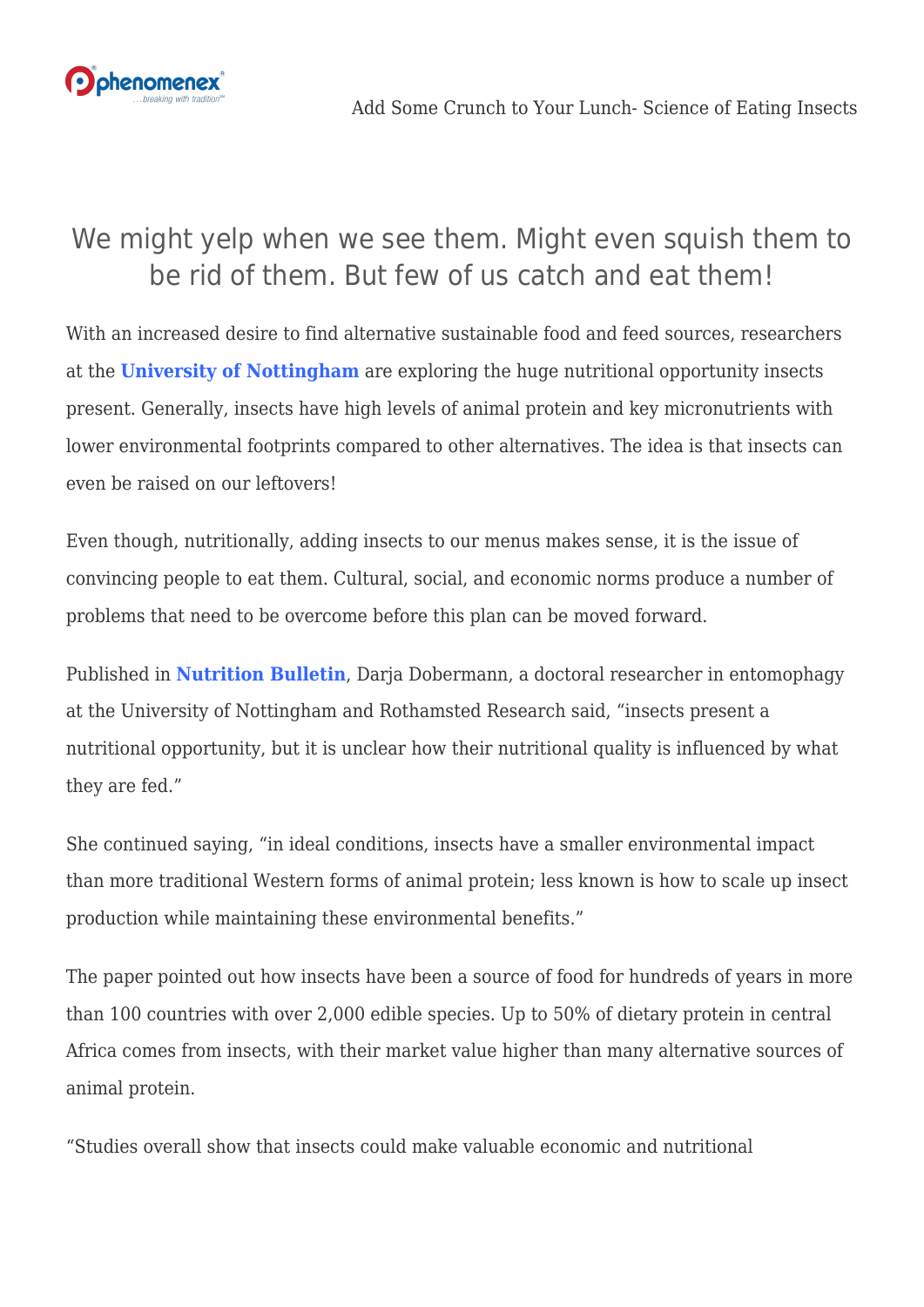

contributions to the food and feed systems, but there are no clear regulations in place to bring insects into such supply systems without them turning into a more expensive version of poultry for food, or soya for feed," says Dobermann.

Insects might have a high nutritional aspect, however, economically it only makes sense to catch the ones large enough to be worthwhile to eat and locate and in large quantities. This is currently the criteria for the most popularly eaten insect species. Beetles (Coleoptera) make up 31% of the market, while caterpillars (Lepidoptera) result in 18% of the market. Rounding up the group of edible insects worth eating are bees, wasps, and ants (Hymenoptera, 14%); grasshoppers, locusts, and crickets (Orthoptera, 13%); cicadas, leafhoppers, plant-hoppers, scale insects, and true bugs (Hemiptera, 10%); termites (Isoptera, 3%); dragonflies (Odonata, 3%); and flies (Diptera, 2%).

## These tasty bugs can be eaten as raw, fried, boiled, roasted, or ground food. Feeling hungry yet?

## References

Dobermann et al, Opportunities and hurdles of edible insects for food and feed, Nutrition Bulletin (2017). [DOI:](http://dx.doi.org/10.1111/nbu.12291) [10.1111/nbu.12291](http://dx.doi.org/10.1111/nbu.12291)

Share with friends and coworkers:

- [Click to email a link to a friend \(Opens in new window\)](mailto:?subject=%5BShared%20Post%5D%20Add%20Some%20Crunch%20to%20Your%20Lunch-%20Science%20of%20Eating%20Insects&body=https%3A%2F%2Fphenomenex.blog%2F2017%2F11%2F10%2Feating-insects%2F&share=email)
- [Click to share on Twitter \(Opens in new window\)](https://phenomenex.blog/2017/11/10/eating-insects/?share=twitter)